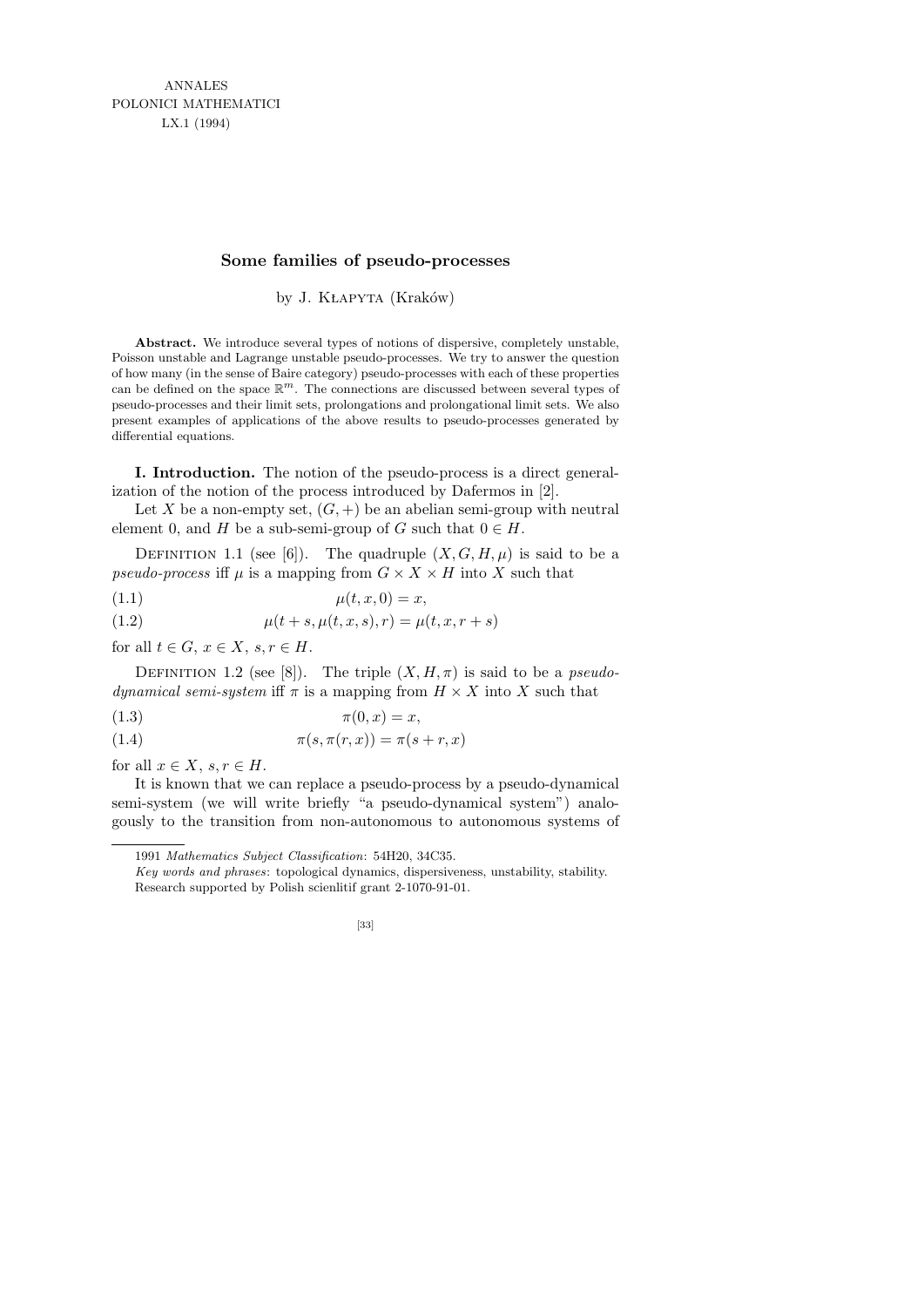34 J. K lapyta

ordinary differential equations. For a given pseudo-process  $(X, G, H, \mu)$  we define the pseudo-dynamical system  $(Y, H, \pi)$ , where

$$
(1.5) \t\t Y := G \times X,
$$

(1.6) 
$$
\pi(s,(t,x)) := (t+s,\mu(t,x,s)) \text{ for } (s,(t,x)) \in H \times Y.
$$

In particular, we can reduce problems concerning stability for pseudoprocesses to corresponding problems for pseudo-dynamical systems. This idea is presented in the paper of A. Pelczar [6].

However, we will not use this method in the present paper. Limit sets and prolongational limit sets are empty for the pseudo-dynamical system  $(Y, H, \pi)$  defined in (1.5), (1.6). Therefore, systems defined in this way are always dispersive, completely unstable, Poisson unstable and Lagrange unstable. So, if for a given pseudo-process  $\mu$  we investigate problems associated with limit sets and prolongational limit sets it is necessary to consider the pseudo-process  $\mu$  itself, and not the pseudo-dynamical system  $(Y, H, \pi)$ defined above.

Therefore we try to transfer the methods used for investigation of dynamical systems (see [5]) to pseudo-processes. We show differences and resemblances between the results presented in [5] and in this paper.

II. Connections between pseudo-processes and their limit sets, prolongations and prolongational limit sets. Unless otherwise stated, we assume throughout the paper that the triple  $(X, G, H)$  satisfies the following assumption:

(A)  $(X, d)$  is a metric space,  $(G, +, \prec)$  is a topological, ordered, abelian semi-group with neutral element 0 and with topology induced by an ordering relation which does not admit the last element,  $(H, +, \prec)$  is a sub-semi-group of  $G$  (of the same type as  $G$ ).

Let  $\{s_n\} \subset H$  be a sequence of elements of H. We say that  $s_n \to \infty$  if for every  $s \in H$  there is  $n_0 \in \mathbb{N}$  such that  $s \prec s_n$  for every  $n \geq n_0$ .

Let  $(X, G, H, \mu)$  be a pseudo-process and  $(t, x) \in G \times X$ .

DEFINITION 2.1 (see  $[7]$ ). The set

$$
(2.1) \quad \Lambda_{\mu}(t,x) := \{ y \in X : \exists \{ s_n \} \subset H, s_n \to \infty \}
$$

such that 
$$
\mu(t, x, s_n) \to y
$$
 as  $n \to \infty$ }

is called the *limit set* for  $(t, x)$ .

DEFINITION 2.2 (see  $[7]$ ). The set

$$
(2.2) \quad D_{\mu}(t,x) := \{ y \in X : \exists \{t_n\} \subset G, \exists \{x_n\} \subset X, \exists \{s_n\} \subset H
$$
  
such that  $t_n \to t, x_n \to x$  and  $\mu(t_n, x_n, s_n) \to y$  as  $n \to \infty \}$ 

is called the *prolongation* of the point  $(t, x)$ .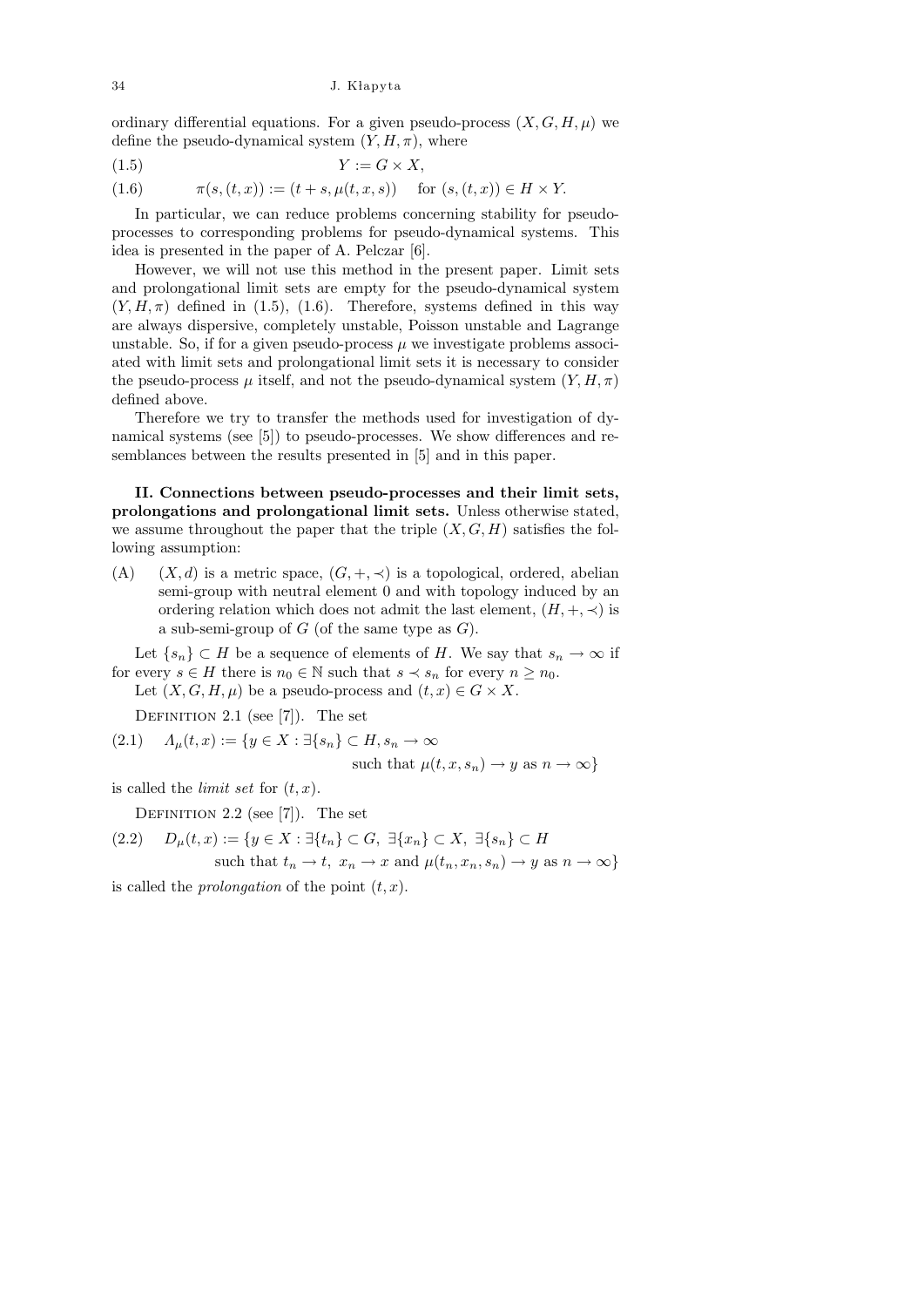Analogously to the different types of prolongations of the point  $(t, x)$ (see the definitions of  $D^1_\mu(t,x)$  and  $D^2_\mu(t,x)$  in [7]) we can introduce

DEFINITION 2.3. The sets

$$
(2.3) \quad J_{\mu}(t,x) := \{ y \in X : \exists \{t_n\} \subset G, \exists \{x_n\} \subset X, \exists \{s_n\} \subset H
$$
  
such that  $t_n \to t, x_n \to x, s_n \to \infty$  and  $\mu(t_n, x_n, s_n) \to y$  as  $n \to \infty \},$   

$$
(2.4) \quad J_{\mu}^1(t,x) := \{ y \in X : \exists \{x_n\} \subset X, \exists \{s_n\} \subset H \text{ such that}
$$

$$
(2.4) \quad J^1_\mu(t,x) := \{ y \in X : \exists \{x_n\} \subset X, \ \exists \{s_n\} \subset H \text{ such that } x_n \to x, \ s_n \to \infty \text{ and } \mu(t, x_n, s_n) \to y \text{ as } n \to \infty \},
$$

 $(2.5)$  $L^2_{\mu}(t,x) := \{y \in X : \exists \{t_n\} \subset G, \exists \{s_n\} \subset H \text{ such that }$ 

$$
t_n \to t
$$
,  $s_n \to \infty$  and  $\mu(t_n, x, s_n) \to y$  as  $n \to \infty$ }

are called the prolongational limit set, the (1)-prolongational limit set and the  $(2)$ -prolongational limit set for  $(t, x)$  respectively.

Remark 2.1. If a map  $\mu$  does not depend on the first variable then

$$
J_{\mu}^{1}(t, x) = J_{\mu}(t, x) = J_{\mu}(0, x),
$$
  

$$
J_{\mu}^{2}(t, x) = \Lambda_{\mu}(t, x) = \Lambda_{\mu}(0, x)
$$

for all  $(t, x) \in G \times X$  (see also  $(3.1)$ ).

DEFINITION 2.4. The set

(2.6) 
$$
\mu[t, x] := \{\mu(t, x, s) : s \in H\}
$$

is called the *trajectory* of  $\mu$  which starts at  $(t, x)$ .

If we consider one fixed pseudo-process  $\mu$  we will write for short  $\Lambda(t, x)$ ,  $D(t, x), J(t, x), \ldots$  instead of  $A_\mu(t, x), D_\mu(t, x), J_\mu(t, x), \ldots$  respectively.

Let  $(X, G, H, \mu)$  be a pseudo-process and  $(t, x) \in G \times X$  be fixed.

THEOREM 2.1. The sets  $A(t, x), D(t, x)$  and  $J(t, x)$  are closed.

P r o o f. We only prove the closedness of  $J(t, x)$ . The proof of the closedness of the sets  $\Lambda(t, x)$ ,  $D(t, x)$  is presented in [7].

Let  $\{y_n\} \subset J(t, x)$  and  $y_n \to y$ . From the definition of  $J(t, x)$  it follows that for every  $n \in \mathbb{N}$  there are sequences  $\{t_k^n\} \subset G$ ,  $\{x_k^n\} \subset X$ ,  $\{s_k^n\} \subset H$ such that  $t_k^n \to t$ ,  $x_k^n \to x$ ,  $s_k^n \to \infty$  and  $\mu(t_k^n, x_k^n, s_k^n) \to y_n$  as  $k \to \infty$ . Hence, for every  $n \in \mathbb{N}$  there is  $k_n \in \mathbb{N}$  such that

$$
d(\mu(t_k^n, x_k^n, s_k^n), y_n) \le 1/n \quad \text{ for each } k \ge k_n
$$

and

(2.7)  $t_n := t_{k_n}^n \to t$ ,  $x_n := x_{k_n}^n \to x$ ,  $s_n := s_{k_n}^n \to \infty$  as  $n \to \infty$ .

For every  $\varepsilon > 0$  there is  $n_0 \in \mathbb{N}$  such that for every  $n \geq n_0$  we have

$$
d(\mu(t_n, x_n, s_n), y) \leq d(\mu(t_n, x_n, s_n), y_n) + d(y_n, y) \leq \varepsilon,
$$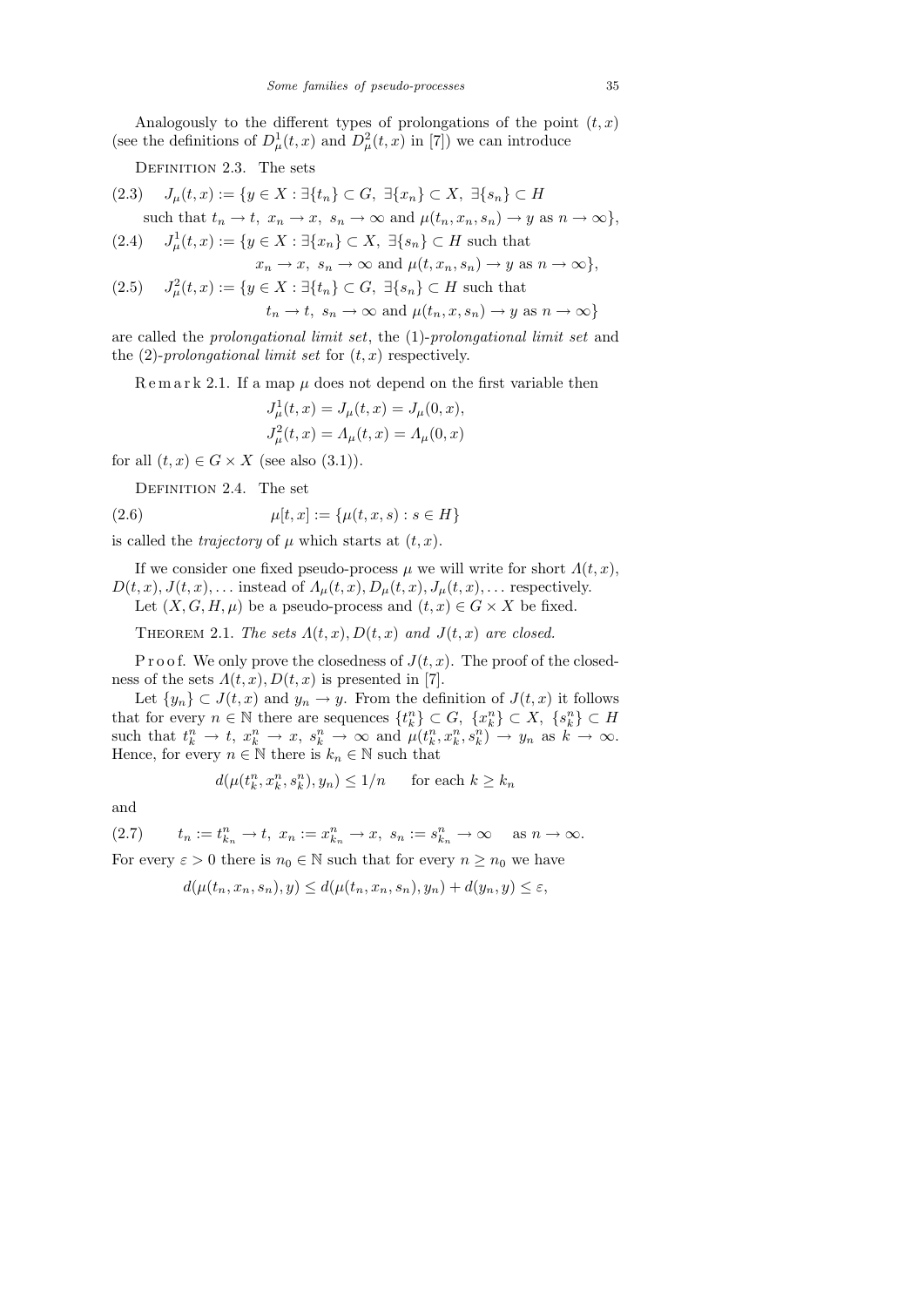i.e.  $\mu(t_n, x_n, s_n) \to y$  as  $n \to \infty$ . From (2.7) and (2.3) it follows that  $y \in$  $J(t, x)$ , which completes the proof.

Remark 2.2. The sets  $D^{i}(t, x)$  and  $J^{i}(t, x)$   $(i = 1, 2)$  are also closed. The proof is analogous.

For any topological spaces Y and X we denote by  $\mathcal{F}(Y, X)$  ( $\mathcal{C}(Y, X)$ ) the family of all maps (continuous maps) from  $Y$  into  $X$ . Put

(2.8)  $\mathcal{F}$ : = { $\mu \in \mathcal{F}(G \times X \times H, X)$  :  $(X, G, H, \mu)$  is a pseudo-process},

(2.9)  $\mathcal{F}_1 := \{ \mu \in \mathcal{F} : \mu \in \mathcal{C}(\{t\} \times X \times \{s\}, X) \text{ for each } (t, s) \in G \times H \},\$ 

 $(2.10)$   $\mathcal{F}_2 := \{ \mu \in \mathcal{F} : \text{ for every fixed } \tau \in H, \text{ the one-parameter family of } \}$ maps  $\mu(t, \cdot, \tau) : X \to X$ , with  $t \in G$ , is equicontinuous},

$$
(2.11) \quad \mathcal{F}_3 := \{ \mu \in \mathcal{F} : \mu \in \mathcal{C}(G \times X \times H, X) \}.
$$

Remark 2.3. The family  $\mathcal{F}_2$  is the set of all maps for which the quadruple  $(X, G, H, \mu)$  is a process in the sense of Dafermos (see [2]).

Let  $(X, d)$  be a metric space. We define the function  $\varrho : \mathcal{F} \times \mathcal{F} \to \overline{\mathbb{R}}_+ :=$  $[0, +\infty]$  by

(2.12)  $\varrho(\mu, \nu) := \sup \{ d(\mu(t, x, s), \nu(t, x, s)) : (t, x, s) \in G \times X \times H \}$ for  $u, v \in \mathcal{F}$ .

Remark 2.4. If  $(X,d)$  is a metric space then  $(\mathcal{F},\varrho_1), (\mathcal{F}_i,\varrho_1)$   $(i=$ 1, 2, 3) with

(2.13)  $\varrho_1(\mu, \nu) := \min(1, \varrho(\mu, \nu))$  for  $\mu, \nu \in \mathcal{F}$ 

are metric spaces.

LEMMA 2.1. If  $(X, d)$  is a complete metric space then  $(\mathcal{F}_i, \varrho_1)$   $(i = 1, 2, 3)$ are complete metric spaces.

P r o o f. First we show that  $(\mathcal{F}_1, \varrho_1)$  is complete if so is  $(X, d)$ . Let  $\{\mu_n\} \subset$  $\mathcal{F}_1$  be a Cauchy sequence. There is a function  $\mu \in \mathcal{F}(G \times X \times H, X)$  such that  $\{\mu_n\}$  is uniformly convergent to  $\mu$ . Hence  $\mu \in \mathcal{C}(\{t\} \times X \times \{s\}, X)$  for each  $(t, s) \in G \times H$ , because  $\mu_n$  has this property for every  $n \in \mathbb{N}$ . We have

$$
|\mu_n(t+s,\mu_n(t,x,s),r) - \mu(t+s,\mu(t,x,s),r)|
$$
  
\n
$$
\leq |\mu_n(t+s,\mu_n(t,x,s),r) - \mu(t+s,\mu_n(t,x,s),r)|
$$
  
\n
$$
+ |\mu(t+s,\mu_n(t,x,s),r) - \mu(t+s,\mu(t,x,s),r)|
$$

for  $(t, x, s, r) \in G \times X \times H \times H$  and  $(X, G, H, \mu_n)$  is a pseudo-process for  $n \in \mathbb{N}$ , i.e.  $\mu_n$  satisfies (1.1), (1.2). Hence  $(X, G, H, \mu)$  is a pseudo-process, so  $\mu \in \mathcal{F}_1$ .

Analogously we prove the completeness of  $\mathcal{F}_2$  and  $\mathcal{F}_3$ .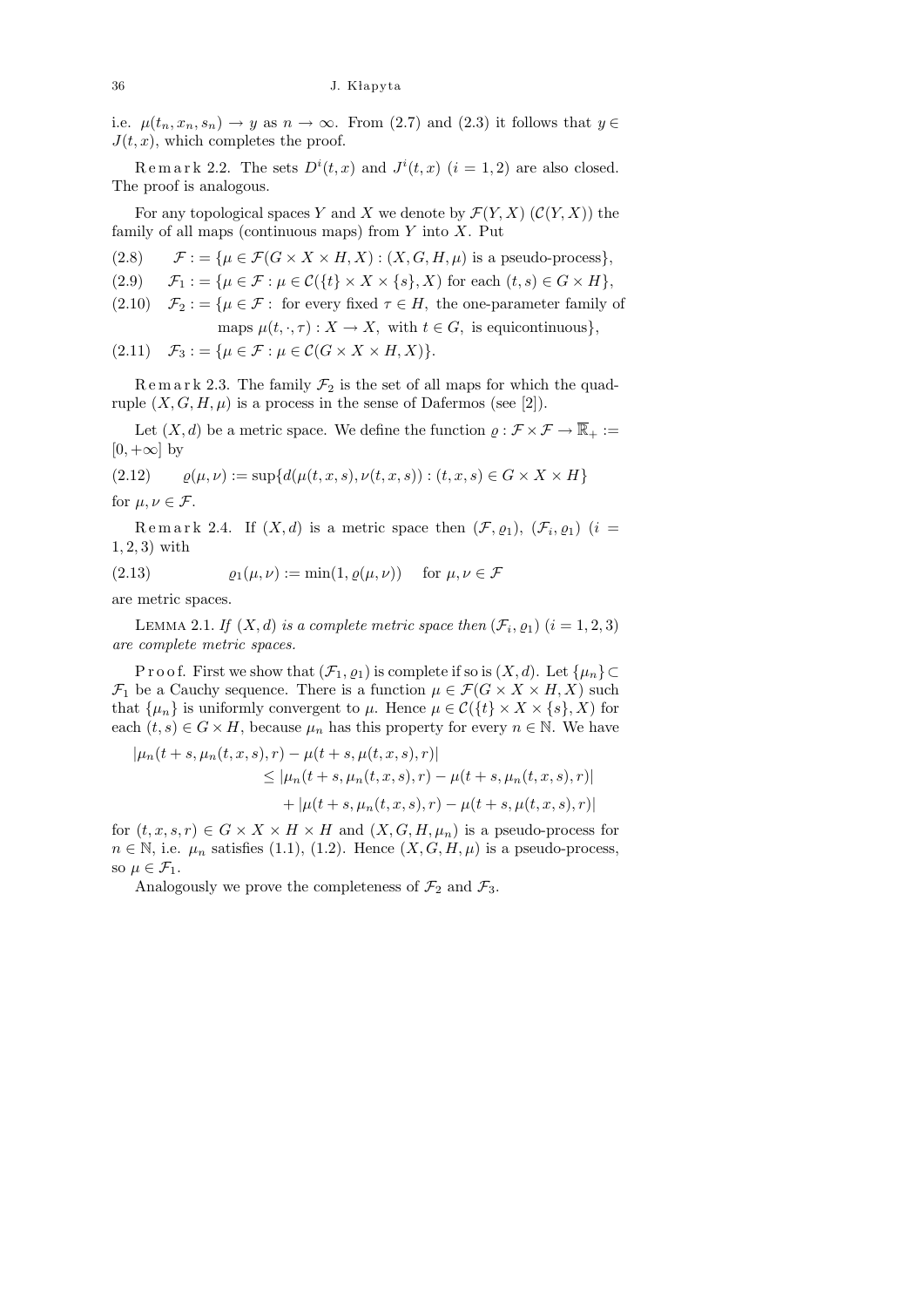For a non-empty metric space  $(X, d)$  we denote—as usual—by  $2^X$  the family of all subsets of  $X$  and we put

$$
Cl(X) := \{ A \in 2^X : \overline{A} = A \}.
$$

We define a function  $\tilde{d}: 2^X \times 2^X \to \overline{\mathbb{R}}$  by the formulae

$$
\widetilde{d}(\emptyset, A) := \begin{cases}\n0 & \text{for } A = \emptyset, \\
\infty & \text{for } A \in 2^X \setminus \{\emptyset\}, \\
\widetilde{d}(A, B) := \max(\sup_{x \in A} d(x, B), \sup_{y \in B} d(y, A)) & \text{for } A, B \in 2^X \setminus \{\emptyset\},\n\end{cases}
$$

where  $d(x, B) := \inf_{y \in B} d(x, y)$ , i.e. d is the Hausdorff metric in  $Cl(X) \setminus \{\emptyset\}$ (see [3]).

LEMMA 2.2.  $(Cl(X), d_1)$  with

$$
d_1(A, B) := \min(1, d(A, B)) \quad \text{for } A, B \in \text{Cl}(X)
$$

is a metric space.

In the sequel we shall consider pseudo-processes in  $X = \mathbb{R}^m$ .

THEOREM 2.2. For all  $\mu, \nu \in \mathcal{F}, \delta \in \mathbb{R}$  and  $W := \Lambda, D, J$  or  $W_{\mu}(t, x) :=$  $\overline{\mu[t, x]}$  we have the implication

$$
\varrho(\mu,\nu) \le \delta \Rightarrow d(W_{\mu}(t,x),W_{\nu}(t,x)) \le \delta \text{ for each } (t,x) \in G \times X.
$$

P r o o f. We prove this theorem for  $W = \Lambda$ . The other cases are proved in the same way.

Let  $\mu, \nu \in \mathcal{F}$  and  $\varrho(\mu, \nu) \leq \delta$ . First we suppose that  $y \in \Lambda_{\mu}(t, x) \neq \emptyset$ . In view of (2.1) there is a sequence  $\{s_n\} \subset H$  such that  $s_n \to \infty$  and  $\mu(t, x, s_n) \to y$  as  $k \to \infty$ . So there is  $r > 0$  such that  $\mu(t, x, s_n) \in B(y, r)$ for all  $n \in \mathbb{N}$ . For every  $n \in \mathbb{N}$  we have

$$
d(\nu(t,x,s_n),y) \leq d(\nu(t,x,s_n),\mu(t,x,s_n)) + d(\mu(t,x,s_n),y) \leq \delta + r.
$$

Hence, because of the boundedness of the sequence  $\{\nu(t, x, s_n)\}\)$  there are  $z \in \mathbb{R}^m$  and a subsequence  $\{\nu(t, x, s_{n_k})\}$  such that

$$
\nu(t, x, s_{n_k}) \to z \in \Lambda_\nu(t, x) \neq \emptyset \quad \text{ as } k \to \infty.
$$

For every  $\varepsilon > 0$  there is  $k_0 \in \mathbb{N}$  such that for each  $k \geq k_0$  we have

$$
d(y,z) \le d(y,\mu(t,x,s_{n_k})) + d(\mu(t,x,s_{n_k}),\nu(t,x,s_{n_k})) + d(\nu(t,x,s_{n_k}),z)
$$
  

$$
\le \delta + \varepsilon,
$$

i.e.  $d(y, z) \leq \delta$ . So

$$
d(y, \Lambda_{\nu}(t, x)) \le d(y, z) \le \delta \quad \text{ for every } y \in \Lambda_{\mu}(t, x).
$$

Analogously we can prove that

$$
d(z, \Lambda_{\mu}(t, x)) \le d(z, y) \le \delta \quad \text{ for every } z \in \Lambda_{\nu}(t, x).
$$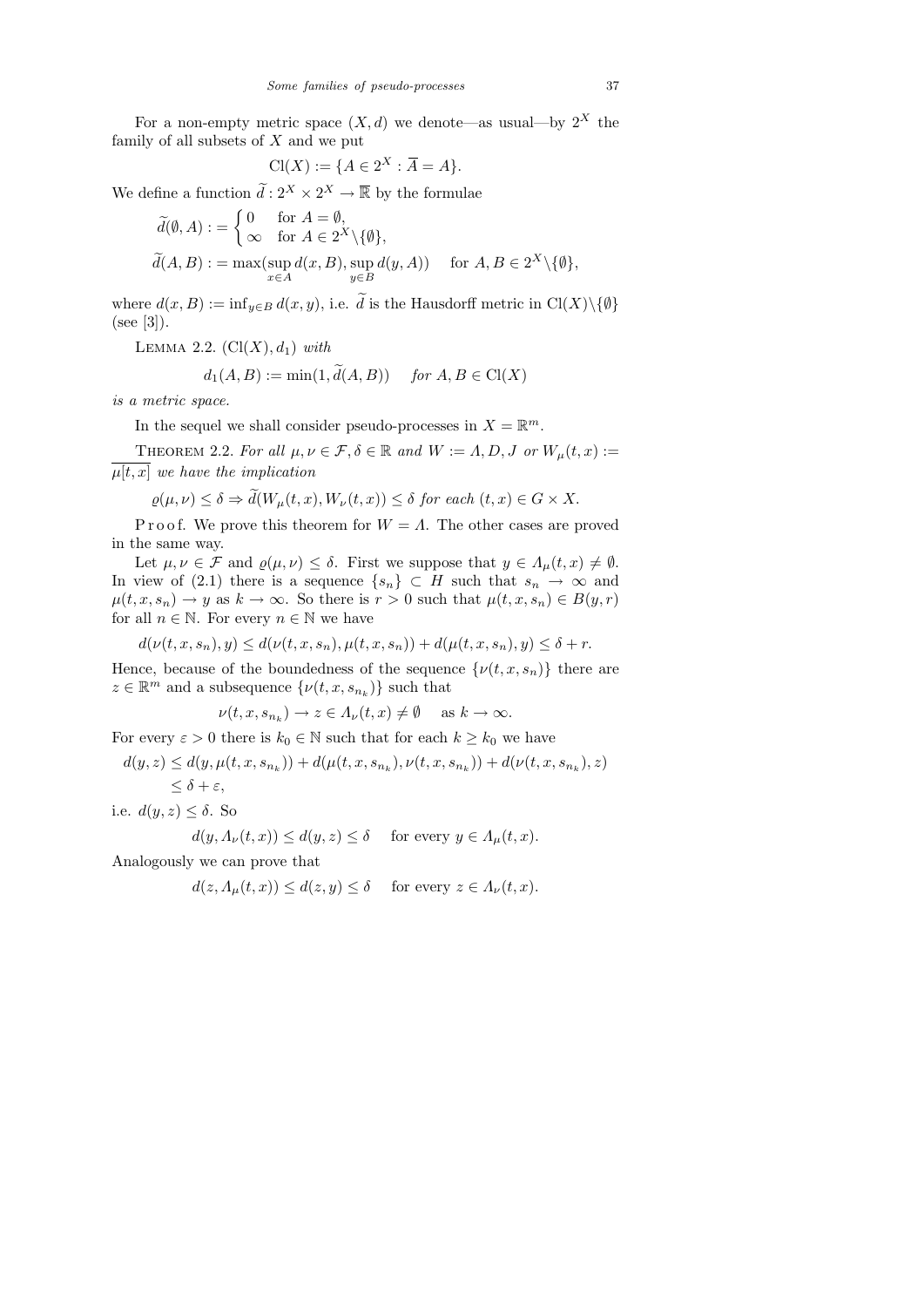## 38 J. K lapyta

Hence we obtain

$$
d(A_{\mu}(t,x), A_{\nu}(t,x)) \leq \delta.
$$

Let now  $\Lambda_{\mu}(t,x) = \emptyset$ . The hypothesis that there is  $\nu \in \mathcal{F}$  such that  $\varrho(\mu,\nu) =$  $\delta < \infty$  and  $\Lambda_{\nu}(t, x) \neq \emptyset$  gives a contradiction in view of the first part of the proof. This proves the theorem.

As in the theory of dynamical systems (see [5]) we can prove the following

THEOREM 2.3. For each  $(t, x) \in G \times X$  and  $W := \Lambda, D, J$  or  $W_u(t, x) :=$  $\mu[t, x]$  the map

 $W(t, x): F \ni \mu \rightarrow W_{\mu}(t, x) \in \mathrm{Cl}(X)$ 

is uniformly continuous from  $(\mathcal{F}, \varrho_1)$  to  $(Cl(X), d_1)$ .

R e m a r k 2.5. The theorems analogous to Theorems 2.2 and 2.3 hold for  $W := D^{i}, J^{i}$   $(i = 1, 2)$  (see [7] and (2.4), (2.5) in this paper).

III. Dispersive, completely unstable, Poisson unstable and La**grange unstable pseudo-processes.** Suppose  $(X, G, H)$  satisfies assumption  $(A)$ .

DEFINITION 3.1. A pseudo-process  $(X, G, H, \mu)$  is called

(i) dispersive iff for each  $x \in X$ ,

 $J_u(t, x) = \emptyset$  for every  $t \in G$ ,

(ii) *completely unstable* iff each  $x \in X$  is wandering, i.e.

 $x \notin J_\mu(t, x)$  for every  $t \in G$ ,

(iii) Poisson unstable iff for each  $x \in X$ ,

 $x \notin A_u(t, x)$  for every  $t \in G$ ,

(iv) Lagrange unstable iff for each  $x \in X$ ,

 $\mu[t, x]$  is not compact for every  $t \in G$ ,

(v) Lagrange stable iff for each  $x \in X$ ,

 $\mu[t, x]$  is compact for every  $t \in G$ .

We can define corresponding weak notions by replacing "for every  $t \in G$ " by "there is  $t \in G$ ". For example:

DEFINITION 3.2. A pseudo-process  $(X, G, H, \mu)$  is called *weakly disper*sive iff for each  $x \in X$  there is  $t \in G$  such that  $J_{\mu}(t, x) = \emptyset$ .

If we replace the set  $J_{\mu}(t,x)$  by  $J_{\mu}^{i}(t,x)$  we get the definition of (*i*)dispersive or  $(i)$ -weakly dispersive pseudo-processes  $(i = 1, 2)$ .

These definitions agree with the analogous ones for dynamical systems (see [1], [8]).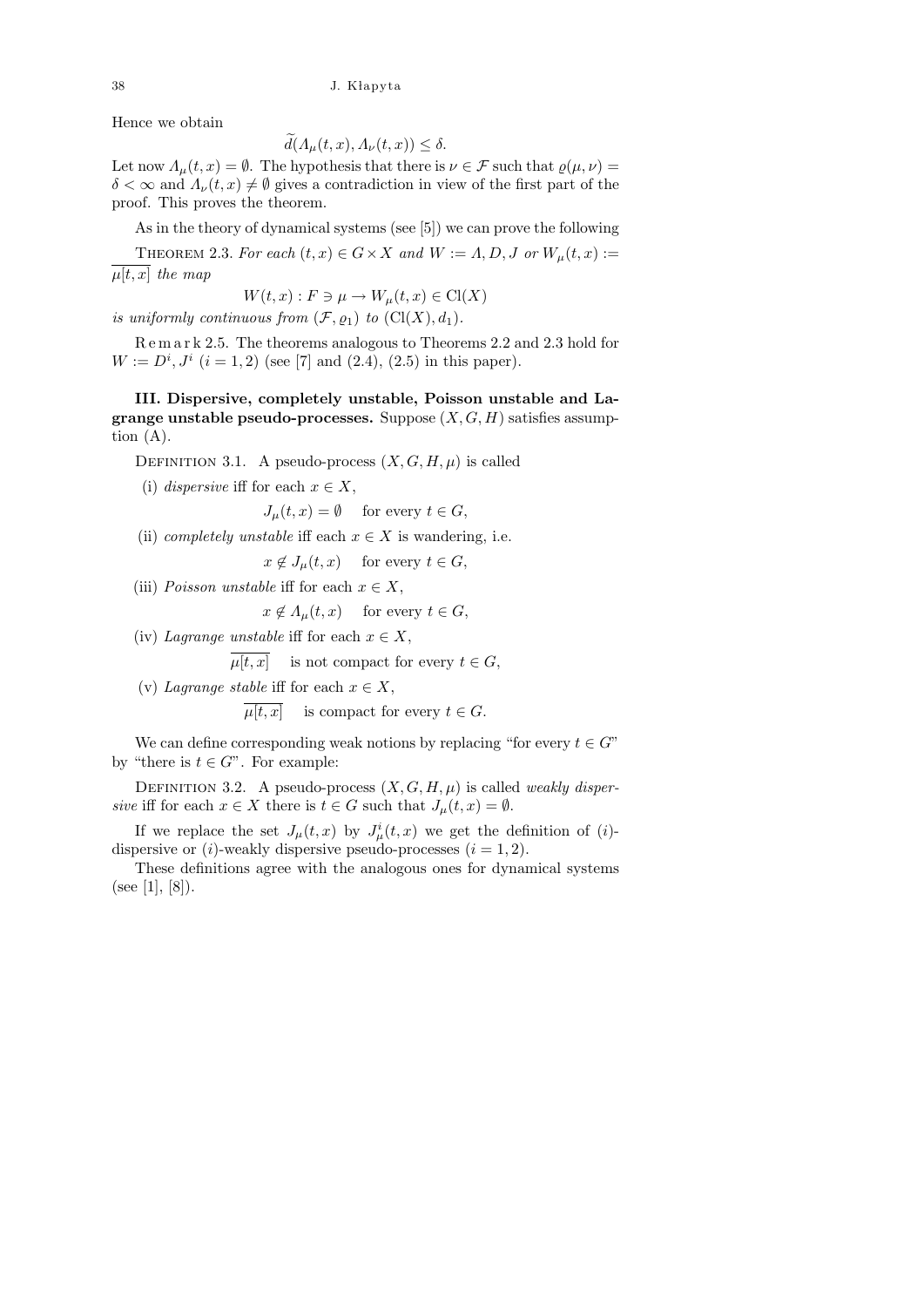Let  $(X, G, H, \mu)$  be a pseudo-process and suppose  $\mu$  does not depend on the first variable. Put

$$
(3.1) \qquad \pi(s,x) := \mu(t,x,s) \quad \text{for } (t,x,s) \in G \times X \times H.
$$

The pseudo-dynamical system  $(X, H, \pi)$  defined in this way is dispersive, completely unstable, Poisson unstable, Lagrange unstable or Lagrange stable if and only if so is the pseudo-process  $(X, G, H, \mu)$ .

We introduce the families of all maps  $\mu$  for which the corresponding pseudo-processes have one of these properties:

- (3.2)  $\mathcal{D} := \{ \mu \in \mathcal{F} : (X, G, H, \mu) \text{ is dispersive} \},\$
- (3.3)  $\mathcal{K} := \{ \mu \in \mathcal{F} : (X, G, H, \mu) \text{ is completely unstable} \},\$
- (3.4)  $\widetilde{\mathcal{P}} := {\mu \in \mathcal{F} : (X, G, H, \mu) \text{ is Poisson unstable}}.$
- (3.5)  $\widetilde{\mathcal{L}} := \{ \mu \in \mathcal{F} : (X, G, H, \mu) \text{ is Lagrange unstable} \},$ <br>(3.6)  $\mathcal{L} := \{ \mu \in \mathcal{F} : (X, G, H, \mu) \text{ is Lagrange stable} \}.$
- $\mathcal{L}$  : = { $\mu \in \mathcal{F}$  :  $(X, G, H, \mu)$  is Lagrange stable}.

Remark 3.1. Directly from the definitions  $(3.2)$ – $(3.4)$  it follows that  $\mathcal{D} \subset \mathcal{K} \subset \widetilde{\mathcal{P}}.$ 

R e m a r k 3.2.  $K\setminus\widetilde{\mathcal{L}}\neq\emptyset$ , so the inclusion  $\widetilde{\mathcal{P}}\subset\widetilde{\mathcal{L}}$  is not true in the theory of pseudo-processes, in contrast to the theory of dynamical systems (see [5]).

EXAMPLE 3.1. Let  $(\mathbb{R}, \mathbb{R}, \mathbb{R}_+, \mu)$  be the pseudo-process generated by the equation

$$
x' = \frac{bt}{(t^2 + a)(1 + \ln^2(t^2 + a))}
$$
  $(a, b > 0).$ 

Then  $\overline{\mu[t,x]}$  is compact for every  $(t,x) \in \mathbb{R}^2$ . However,  $x \notin \Lambda(t,x) =$  $J(t,x) \neq \emptyset$  for all  $(t,x) \in \mathbb{R}^2$ , so  $\mu \in \mathcal{K} \cap \mathcal{L} \neq \emptyset$  (see (3.3), (3.6)). Such a situation is impossible in the theory of dynamical systems.

R e m a r k 3.3. We also have

$$
\mathcal{D}_{w} \subset \mathcal{K}_{w} \subset \mathcal{P}_{w} \quad \text{and} \quad \mathcal{K}_{w} \cap \mathcal{L}_{w} \neq \emptyset,
$$

where (w) denotes a weak condition. For example,

 $\mathcal{K}_{w} := \{ \mu \in \mathcal{F} : (X, G, H, \mu) \text{ is weakly completely unstable} \}.$ 

 $R$  e m a r k 3.4. The inclusions  $\mathcal{D} \subset \mathcal{L}$ ,  $\mathcal{D}_w \subset \mathcal{L}_w$  are evident because for  $(t, x) \in G \times X$  such that  $\overline{\mu[t, x]}$  is compact we get  $\Lambda_{\mu}(t, x) \neq \emptyset$ .

We have the same results for the families corresponding to the  $(i)$ prolongational limit sets  $(i = 1, 2)$ :

$$
\mathcal{D}^i := \{ \mu \in \mathcal{F} : (X, G, H, \mu) \text{ is } (i)\text{-dispersive} \}.
$$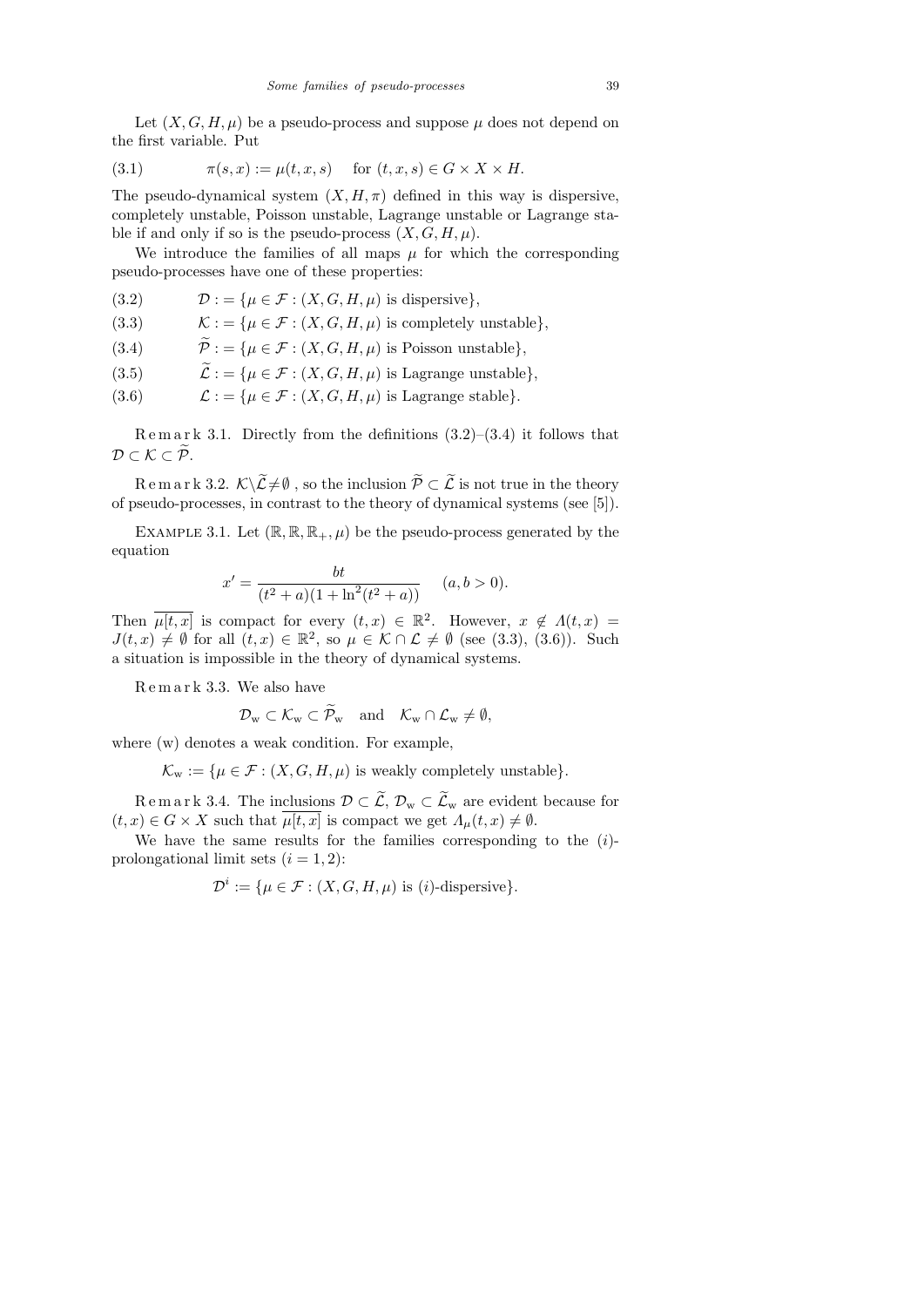IV. A classification of pseudo-processes. Let  $X = \mathbb{R}^m$ . In the set  $\mathcal F$  (see (2.8)) we introduce an equivalence relation S. If  $\mu, \nu \in \mathcal F$  then

(4.1) 
$$
(\mu, \nu) \in S \stackrel{\text{df}}{\Leftrightarrow} \varrho(\mu, \nu) < \infty,
$$

where  $\rho$  is defined by (2.12). We denote by  $F_{\mu}$  the S-equivalence class of  $\mu \in \mathcal{F}$ , i.e.

$$
\mathcal{F}/S := \{F_{\mu} : \mu \in \mathcal{F}\}.
$$

Remark 4.1. If  $F_* \subset \mathcal{F}$  and  $\varrho_* := \varrho|_{F_*}$  gives a metric in  $F_*$  then  $F_* \subset F_\mu$  for every  $\mu \in F_*$ . That is, for every  $\mu \in \mathcal{F}$  the S-equivalence class  $F_{\mu}$  is the largest subset  $F_{*}$  of  $\mathcal F$  (in the sense of inclusion) for which the restriction  $\varrho_*$  is a metric and  $\mu \in F_*$ .

THEOREM 4.1. The spaces  $\mathcal F$  and  $\mathcal F_i$   $(i = 1, 2, 3)$  endowed with the uniform convergence topology are not connected (see  $(2.8)$ – $(2.11)$ ).

Proof. Let  $\mu \in \mathcal{F}$  and  $B(\mu, r) := \{ \nu \in \mathcal{F} : \varrho(\mu, \nu) < r \}.$  Then  $F_{\mu} =$  $\bigcup \{B(\nu,1): \nu \in F_{\mu}\}\$ and  $\mathcal{F}\backslash F_{\mu} = \bigcup \{F_{\nu}: \nu \notin F_{\mu}\}\$ . So  $F_{\mu}$  is open and closed in the space  $(\mathcal{F}, \varrho_1)$ , where  $\varrho_1$  is defined by (2.13). The set  $F_\mu \cap \mathcal{F}_i$  is open and closed in the space  $(\mathcal{F}_i, \varrho_1)$   $(i = 1, 2, 3)$  (see Lemma 2.1). This finishes the proof.

Let  $\{ \chi_{tx} \subset \mathcal{F} : (t, x) \in G \times X \}$  be a family satisfying the condition (C)  $(\mu \in \chi_{tx} \Leftrightarrow F_{\mu} \subset \chi_{tx})$  for every  $(t, x) \in G \times X$ .

LEMMA 4.1. Let  $(t, x) \in G \times X$ ,  $T \subset G$ ,  $Y \subset X$ . The sets  $\chi_{tx}$ ,  $\bigcap \{\bigcup \{\chi_{tx} :$  $t \in T$  :  $x \in Y$  } and  $\bigcup \{ \bigcap \{ \chi_{tx} : t \in T \} : x \in Y \}$  are open and closed in  $(\mathcal{F}, \varrho_1).$ 

This follows from condition (C) and the fact that the set  $F_{\mu}$  is open.

Analogously to the theory of dynamical systems we show that the families

$$
\mathcal{P}_{tx} := \{ \mu \in \mathcal{F} : x \in \Lambda_{\mu}(t, x) \}, \quad (t, x) \in G \times X,
$$
  

$$
\mathcal{C} \backslash \mathcal{K}_{tx} := \{ \mu \in \mathcal{F} : x \in J_{\mu}(t, x) \}, \quad (t, x) \in G \times X,
$$

do not satisfy condition (C).

For other examples we refer the reader to [5].

By Theorem 2.2 we deduce that the families

(4.2) 
$$
\mathcal{A}_{tx} := \{ \mu \in \mathcal{F} : \mu[t, x] \text{ compact} \}, \quad (t, x) \in G \times X,
$$
  
(4.3) 
$$
\mathcal{B}_{tx} := \{ \mu \in \mathcal{F} : J_{\mu}(t, x) \neq \emptyset \}, \quad (t, x) \in G \times X,
$$

satisfy condition (C).

From the above we obtain some important results on the families of pseudo-processes defined in the third section.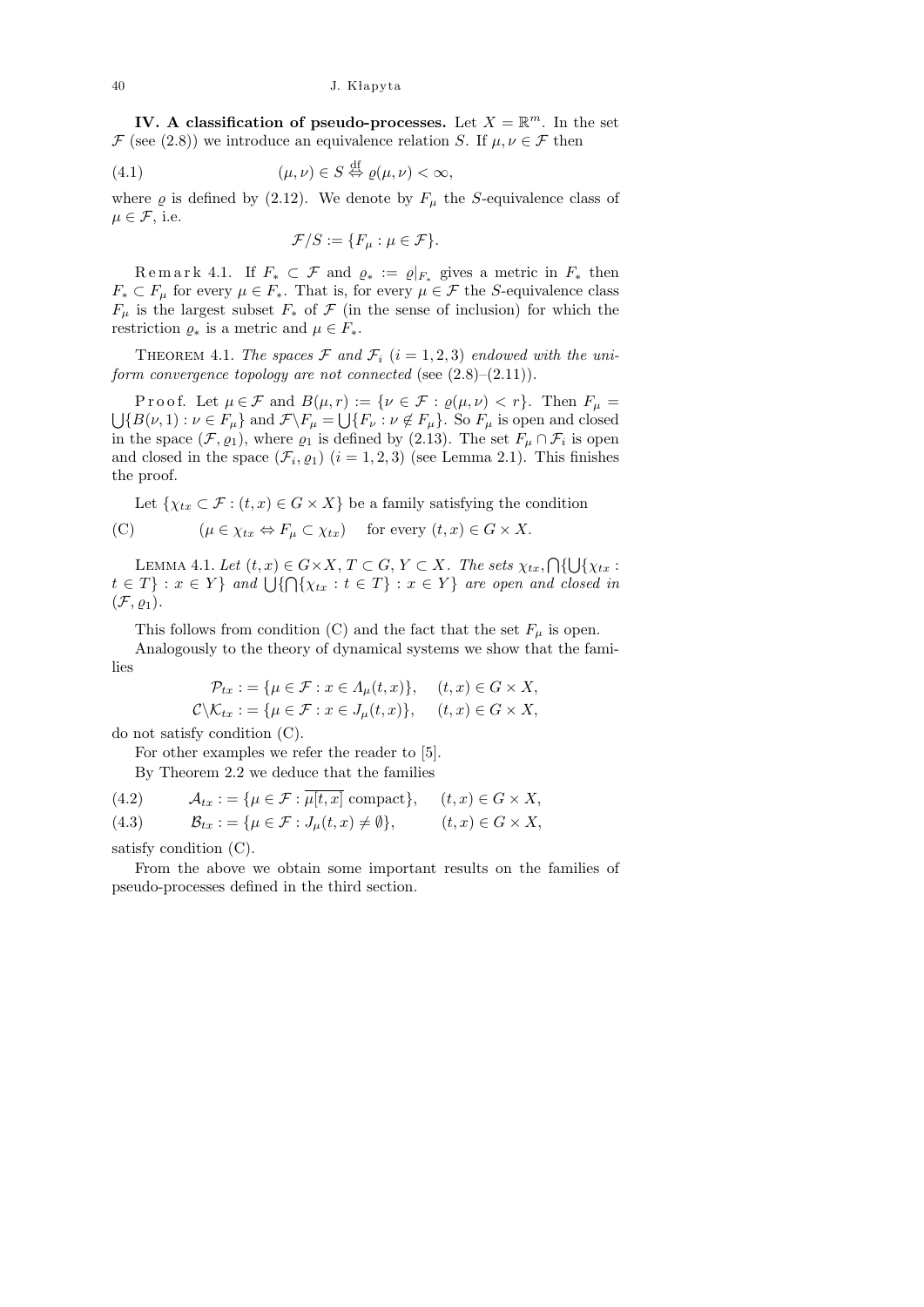THEOREM 4.2. Let  $W := \mathcal{D}, \mathcal{D}_w, \widetilde{\mathcal{L}}, \widetilde{\mathcal{L}}_w, \mathcal{L}, \mathcal{L}_w, \mathcal{D}^i$  or  $\mathcal{D}_w^i$  (i = 1, 2). The set W is both open and closed in the space  $\mathcal F$  endowed with the uniform convergence topology.

P r o o f. This follows directly from  $(4.2)$  and  $(4.3)$ . We have, for example,

$$
\mathcal{F}\backslash\mathcal{D} = \bigcup \{\mathcal{B}_{tx} : (t, x) \in G \times X\},\
$$

$$
\mathcal{L}_{w} = \bigcap \Big\{\bigcup \{\mathcal{A}_{tx} : t \in G\} : x \in X\Big\}.
$$

In view of Lemma 4.1 this proves closedness and openness of the sets  $\mathcal D$ and  $\mathcal{L}_{w}$ . The proof for the remaining sets is similar.

COROLLARY 4.1. The set  $D$  is not dense in K because  $D \neq K$ .

In virtue of theorems of Baire category theory (see [4]) and from Lemma 2.1 we get

THEOREM 4.3. Let  $W := \mathcal{D}, \mathcal{D}_w, \widetilde{\mathcal{L}}, \widetilde{\mathcal{L}}_w, \mathcal{L}, \mathcal{L}_w, \mathcal{D}^j$  or  $\mathcal{D}_w^j$   $(j = 1, 2)$ . The set  $W \cap F_i$  is of the second Baire category in the space  $(\mathcal{F}_i, \rho_1)$  but it is not residual in this space  $(i = 1, 2, 3)$ .

COROLLARY 4.2. Let  $W := \mathcal{K}, \mathcal{K}_{w}, \mathcal{K}^{j}, \mathcal{K}_{w}^{j}, P$  or  $\mathcal{P}_{w}$   $(j = 1, 2)$ . The set  $W \cap \mathcal{F}_i$  is of the second Baire category in  $(\mathcal{F}_i, \varrho_1)$   $(i = 1, 2, 3)$ .

We can prove that pseudo-processes are either dispersive (Lagrange unstable, Lagrange stable) for all functions belonging to  $F_{\mu}$  or are not dispersive (Lagrange unstable, Lagrange stable) for all these functions. We have

THEOREM 4.4. Let  $F_* \subset \mathcal{F}$  and suppose that  $\varrho_* := \varrho|_{F_*}$  gives a metric in F∗. Then

$$
F_* \cap W \neq \emptyset \Leftrightarrow F_* \subset W
$$

for  $W := \mathcal{D}, \mathcal{D}_w, \widetilde{\mathcal{L}}, \widetilde{\mathcal{L}}_w, \mathcal{L}, \mathcal{L}_w, \mathcal{D}^i$  and  $\mathcal{D}_w^i$   $(i = 1, 2)$ .

P r o o f. We prove this assertion for  $W = \mathcal{L}_w$ . The other cases are similar. Let  $\mu \in F_*$  and  $\mu \notin \mathcal{L}_{\mathrm{w}}$ . By (4.2) we have

$$
\mathcal{F}\backslash \widetilde{\mathcal{L}}_{w}=\bigcup\Big\{\bigcap\{\mathcal{A}_{tx}:t\in G\}:x\in X\Big\}.
$$

Hence there is  $x_0 \in X$  such that  $\mu \in \mathcal{A}_{tx_0}$  for every  $t \in G$ . In view of Remark 4.1,  $\mu \in F_* \subset F_\mu$  and because  $\mathcal{A}_{tx}$  satisfies condition (C),  $F_\mu \subset \mathcal{A}_{tx_0}$ for every  $t \in G$ . So  $F_* \subset \mathcal{F} \backslash \mathcal{L}_{w}$ , which finishes the proof for  $W := \mathcal{L}_{w}$ .

COROLLARY 4.3. Let  $W := \mathcal{D}, \widetilde{\mathcal{L}}, \mathcal{L}$ . In the quotient set  $\mathcal{F}/S$  we can introduce the following equivalence relation:

$$
F_{\mu}(W) F_{\nu} \Leftrightarrow \mu, \nu \in W \text{ or } \mu, \nu \notin W.
$$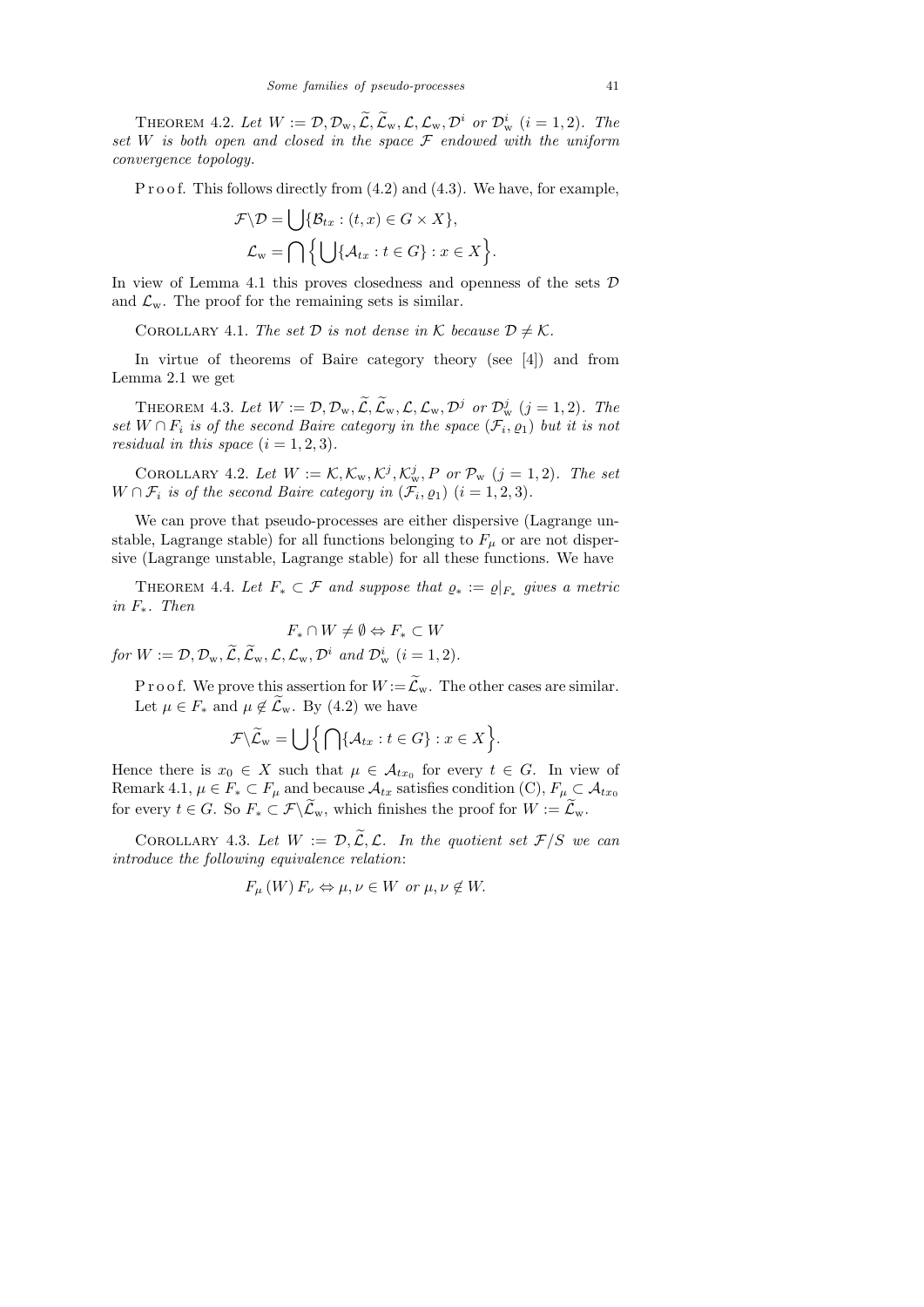Of course, we can also define in  $\mathcal{F}/S$  other relations of this type. For example,

$$
F_{\mu} \sim F_{\nu} \Leftrightarrow \mu, \nu \in \mathcal{L} \text{ or } \mu, \nu \in \widetilde{\mathcal{L}} \text{ or } \mu, \nu \notin \mathcal{L} \cup \widetilde{\mathcal{L}}.
$$

From Theorem 4.4 it follows that these relations are well defined, i.e. their definitions are independent of the choice of representatives of the classes  $F_\mu, F_\nu.$ 

V. Examples. The results of Section IV can be applied to processes generated by differential equations.

DEFINITION 5.1. We say that a process  $(\mathbb{R}^m, \mathbb{R}, \mathbb{R}_+, \mu)$  (we will write briefly  $\mu$ ) is generated by a differential equation

$$
(5.1) \t\t x' = f(t, x)
$$

if for every  $(t_0, x_0) \in \mathbb{R} \times \mathbb{R}^m$  there exists exactly one, saturated to the right, solution  $\varphi(t_0, x_0, \cdot)$  of the Cauchy problem

(5.2) 
$$
x' = f(t, x), \quad x(t_0) = x_0,
$$

defined on the interval  $[t_0, \infty)$  and

(5.3) 
$$
\mu(t, x, \tau) = \varphi(t, x, t + \tau)
$$

for every  $(t, x) \in \mathbb{R} \times \mathbb{R}^m, \tau \in \mathbb{R}_+$ .

Example 5.1. We consider the differential equation

$$
x' = f_{\varepsilon}(t, x),
$$

where  $f_{\varepsilon}(t,x) = \varepsilon$  for every  $(t,x) \in \mathbb{R}^2$   $(\varepsilon \in \mathbb{R}_+).$  We have  $\sup\{|f_{\varepsilon}(t,x)$  $f_0(t,x) : (t,x) \in \mathbb{R}^2$  =  $\varepsilon$ , but for the process  $\mu_{\varepsilon}$  generated by the equation (ε) we get  $\varrho(\mu_{\varepsilon}, \mu_0) = \infty$  for  $\varepsilon \neq 0$ . It is easily seen that  $\mu_{\varepsilon} \in \mathcal{D} \cap \tilde{\mathcal{L}}$  for  $\varepsilon \neq 0$  but  $\Lambda_{\mu_0}(t,x) = J_{\mu_0}(t,x) = \overline{\mu_0[t,x]} = \{x\}$  for every  $(t,x) \in \mathbb{R}^2$ .

The above example shows that a small change of the right hand side of a differential equation can change the type of the process generated by this equation. This difficulty exists even for dynamical systems.

However, we can change the right hand side of a differential equation in a special way.

Let  $x, \tilde{x} \in \mathbb{R}^m$  and  $x = (x_1, \ldots, x_m)$ ,  $\tilde{x} = (\tilde{x}_1, \ldots, \tilde{x}_m)$ . We will write

$$
x \leq \tilde{x} \quad \text{if} \quad x_k \leq \tilde{x}_k \text{ for } k = 1, \dots, m,
$$

and for every fixed  $i \in \{1, \ldots, m\},\$ 

$$
x \stackrel{i}{\leq} \tilde{x}
$$
 if  $x \leq \tilde{x}$  and  $x_i = \tilde{x}_i$ .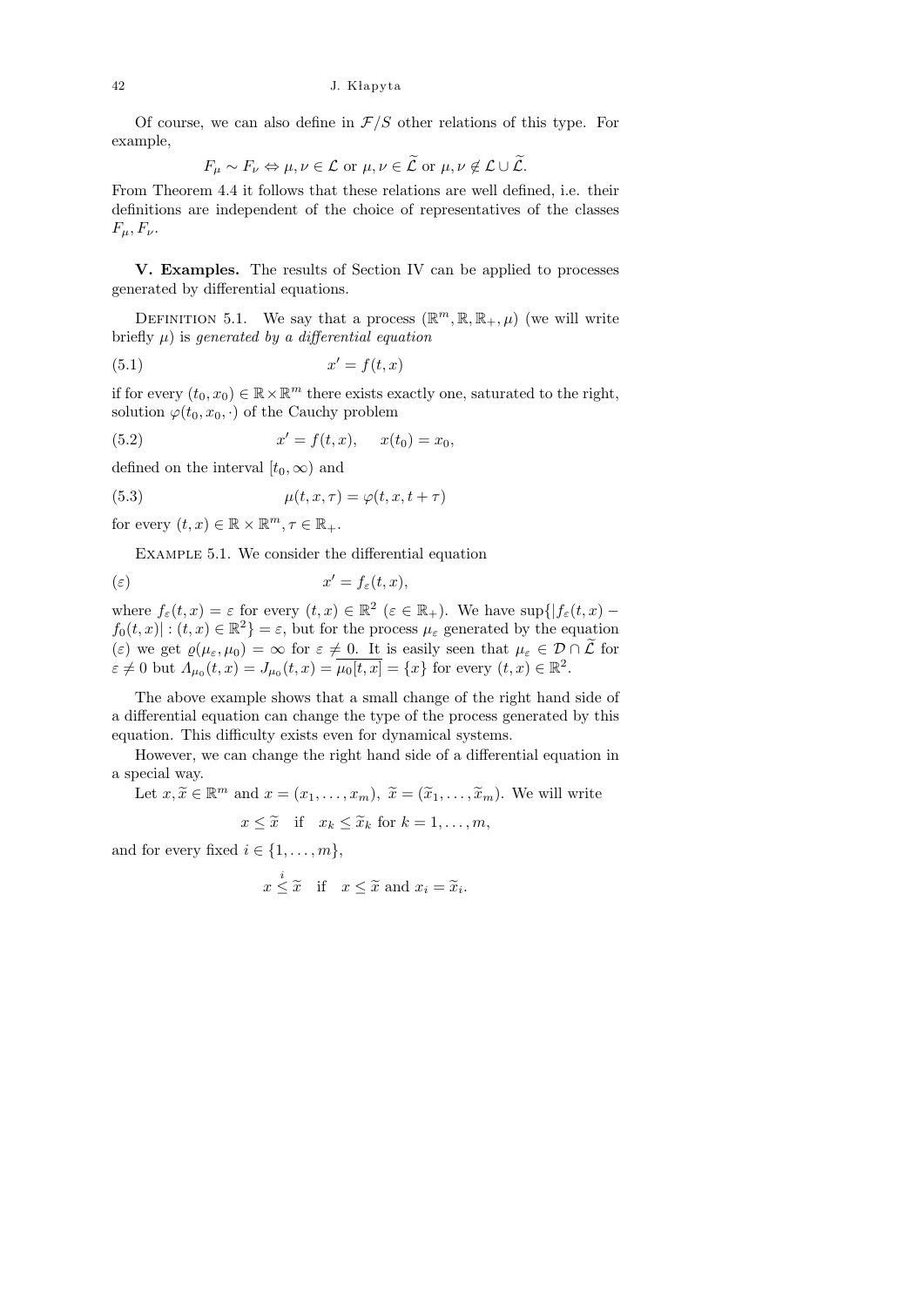DEFINITION 5.2 (see [9]). A function  $f = (f_1, \ldots, f_m)$  from  $\mathbb{R} \times \mathbb{R}^m$  to  $\mathbb{R}^m$ is said to satisfy *condition*  $(W_+)$  if for every  $i \in \{1, ..., m\}$  and  $x, \tilde{x} \in \mathbb{R}^m$ ,

$$
(W_+) \t x \stackrel{i}{\leq} \tilde{x} \Rightarrow f_i(t,x) \leq f_i(t,\tilde{x}) \t for t \in \mathbb{R}.
$$

LEMMA 5.1 (see [9]). Assume that  $f : \mathbb{R} \times \mathbb{R}^m \to \mathbb{R}^m$  is continuous and satisfies condition  $(W_+)$  and  $\mu$  is the process generated by the differential equation (5.1). Let  $(t_0, x_0) \in \mathbb{R} \times \mathbb{R}^m$ , set

$$
\varphi(t):=\mu(t_0,x_0,t-t_0)\quad \textit{ for every }t\geq t_0
$$

and suppose a function  $\psi$  from  $\mathbb R$  into  $\mathbb R^m$  is differentiable and satisfies the *initial condition*  $\psi(t_0) = x_0$ . Then

(i) 
$$
\psi'(t) \leq f(t, \psi(t))
$$
 for  $t \geq t_0 \Rightarrow \psi(t) \leq \varphi(t)$  for  $t \geq t_0$ ,

(ii)  $\psi'(t) \geq f(t, \psi(t))$  for  $t \geq t_0 \Rightarrow \psi(t) \geq \varphi(t)$  for  $t \geq t_0$ .

From the above we get

THEOREM 5.1. Assume that  $f_i$   $(i = 1, 2, 3)$  are continuous functions from  $\mathbb{R} \times \mathbb{R}^m$  into  $\mathbb{R}^m$ ,  $f_i$   $(i = 1, 2)$  satisfy condition  $(W_+)$  and

$$
f_1(t,x) \le f_3(t,x) \le f_2(t,x), \quad (t,x) \in \mathbb{R} \times \mathbb{R}^m.
$$

Denote by  $\mu_i$  the process generated by the differential equation  $x' = f_i(t, x)$  $(i = 1, 2, 3)$ . Then

$$
\mu_1\in F_{\mu_2}\Rightarrow F_{\mu_1}=F_{\mu_2}=F_{\mu_3}.
$$

P r o o f. This will be proved by showing that

$$
\mu_1(t, x, \tau) \le \mu_3(t, x, \tau) \le \mu_2(t, x, \tau)
$$

for every  $(t, x) \in \mathbb{R} \times \mathbb{R}^m, \tau \in \mathbb{R}_+$ .

Fix  $(t_0, x_0) \in \mathbb{R} \times \mathbb{R}^m$  and  $\tau \in \mathbb{R}_+$ . Denote by  $\varphi_i(t_0, x_0, \cdot)$  the solution of the Cauchy problem  $x' = f_i(t, x)$ ,  $x(t_0) = x_0$ . By Lemma 5.1,

$$
\varphi_1(t_0, x_0, t) \le \varphi_3(t_0, x_0, t) \le \varphi_2(t_0, x_0, t) \quad \text{ for every } t \ge t_0.
$$

In view of the definition of the process  $\mu_i$  (see (5.3)) we have

 $\mu_i(t_0, x_0, \tau) = \varphi_i(t_0, x_0, \tau + t_0)$   $(i = 1, 2, 3),$ 

which finishes the proof.

COROLLARY 5.1. Assume that  $f : \mathbb{R} \times \mathbb{R}^m \to \mathbb{R}^m$  is continuous and there exist continuous functions  $g, f_1, f_2$  from  $\mathbb R$  into  $\mathbb R^m$  for which

$$
f_1(t) \le f(t, x) - g(t) \le f_2(t)
$$
 for every  $(t, x) \in \mathbb{R} \times \mathbb{R}^m$ 

and the function  $\alpha \to \int_0^{\alpha} f_i(s) ds$  is bounded  $(i = 1, 2)$ . Denote by  $\mu, \nu$ the processes generated by the differential equations  $x' = f(t, x)$ ,  $x' = g(t)$ respectively. Then  $\mu \in F_{\nu}$ .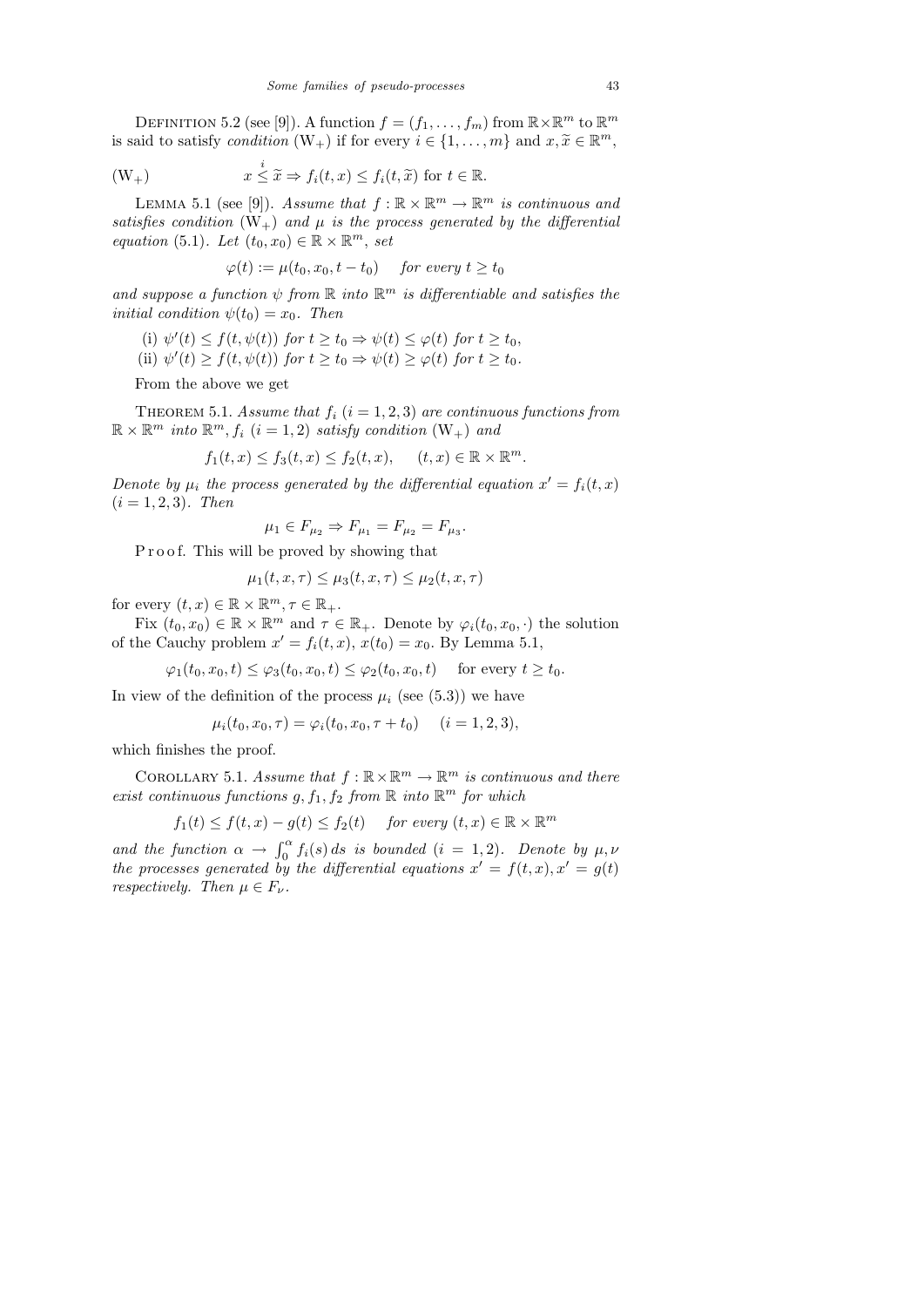EXAMPLE 5.2. Let  $a, b, c_i \in \mathbb{R}^m$   $(i = 1, ..., m)$ . Denote by  $\mu, \nu$  the processes generated by the differential equations

$$
x' = f(t, x) := \left(\sum_{i=1}^{m} c_i \cos x_i\right) (1 + t^2)^{-1} + a + b \sin t,
$$
  
\n
$$
x' = g(t) := a + b \sin t
$$

respectively. There is  $k \in \mathbb{R}^m$  such that for every  $(t, x) \in \mathbb{R} \times \mathbb{R}^m$  we have

$$
\frac{-k}{1+t^2} \le f(t,x) - g(t) \le \frac{k}{1+t^2}.
$$

According to Corollary 5.1 we get  $\mu \in F_{\nu}$ . So, if  $a \neq 0$  then  $\mu \in \mathcal{D} \cap \widetilde{\mathcal{L}}$  and if  $a = 0$  then  $\mu \in \mathcal{L}$ .

Define

(5.4) 
$$
\mathcal{P} := \{ \mu \in \mathcal{F} : (X, G, H, \mu) \text{ is Poisson stable, i.e.}
$$
  
\n $x \in \Lambda_{\mu}(t, x) \text{ for every } (t, x) \in G \times X \}.$ 

R e m a r k 5.1. Let the assumptions of Theorem 5.1 be satisfied and suppose that for every  $(t, x) \in \mathbb{R} \times \mathbb{R}^m$  there exists a sequence  $\{\tau_n(t, x)\} \subset \mathbb{R}_+$ such that  $\tau_n(t, x) \to \infty$  and  $\mu_i(t, x, \tau_n(t, x)) \to x$   $(i = 1, 2)$  as  $n \to \infty$ . Then  $\mu_3 \in \mathcal{P}$ .

EXAMPLE 5.3. Let  $a > 1$ ,  $b \in \mathbb{R}$ , v be a continuous bounded function from  $\mathbb R$  into  $\mathbb R$ ,

$$
w(t) := c_s t^s + \dots + c_1 t + c_0 \quad (c_i \in \mathbb{R}, \ i = 1, \dots, s, \ s \in \mathbb{N}),
$$
  

$$
g(t) := w'(t)e^{-w(t)},
$$
  

$$
f(t, x) := \frac{bv(x)\cos t}{(1 + \ln^2(\sin t + a))(\sin t + a)} + g(t)
$$

for  $t, x \in \mathbb{R}$ . There exist  $k_i \in \mathbb{R}$   $(i = 1, 2)$  such that for

$$
f_i(t) := \frac{k_i \cos t}{(1 + \ln^2(\sin t + a))(\sin t + a)}
$$

we have

$$
f_1(t) \le f(t, x) - g(t) \le f_2(t) \quad \text{ for } t, x \in \mathbb{R}.
$$

Denote by  $\mu$ ,  $\nu$ ,  $\mu$ <sub>i</sub> (i = 1, 2) the processes generated by the differential equations

$$
x' = f(t, x),
$$
  $x' = g(t),$   $x' = f_i(t)$   $(i = 1, 2)$ 

respectively. Because the assumptions of Corollary 5.1 are satisfied we get  $\mu \in F_{\nu}$ . So, for  $s \neq 0, c_s > 0$  we have

$$
x \notin J_{\nu}(t, x) = \Lambda_{\nu}(t, x) \neq \emptyset,
$$